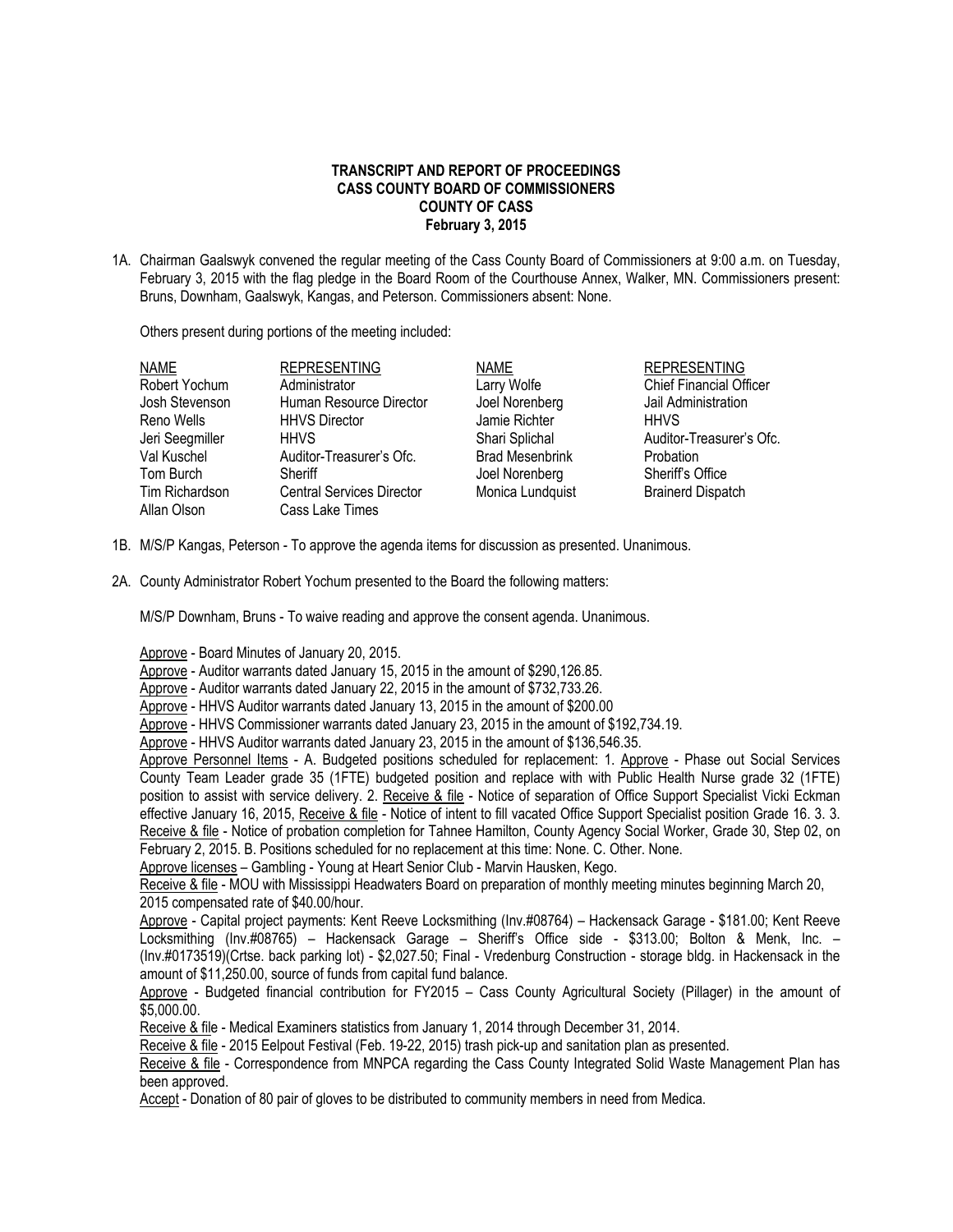Approve - Recommendation from the Cass County HHVS Advisory Board to distribute the 2014 unspent dollars of \$3,995.62 each to Northland Family Center, Pillager Family Center, PR/Backus Family Center, and Walker Family Center. Approve - Fee schedule establishing a new Public Health Nurse Clinic – Home visit rate the same as our current established Skilled Nurse visit rate of \$170.00 per visit, increase Public Health Nurse Clinic – Clinic visit rate to 50% of fee Public Health Nurse Clinic – Home visit rate established of \$170.00/per visit, current rate is \$60.00/visit with unknown history date established recommended by the HHVS Advisory Board on January 26, 2015.

Receive & file - HHVS Cash Account Balance Comparison and Child Service Costs through December 2014.

Authorize - Land Commissioner to execute agreement with Bureau of Indian Affairs, Leech Lake Indian Reservation permission to burn (6.1 acres) W½ of Sect.18, T141NR29W, (Pine Lake Twp.).

Approve - MNDNR Permission to burn 18 acres in Sec. 36, of 144-27(Unorganized Twp.)

Approve Assessor's Office Abatements: Tax Year 2014 Tami Bachmeier, 29-910-2432 Pike Bay, Clerical Error, Travel Trailer removed prior to assessment date, and Current \$84.00 proposed \$0) Tax \$0 change.

Authorize - Land Department to contract with WSN for a pre-demolition report not to exceed \$1500 to PIN# 85-337-1035, Lot 9, Block 10, Original Plat of Cass Lake**.**

Approve - Fire contracts for Unorganized Township from Jan.1 – Dec.31, 2015 for Remer Fire Dept. - \$950.25, Deer River - \$14,915.00.

Receive & file - Timber auction results of January 29, 2015 totaling 11,733.00 cords totaling \$246,732.92.

3A. HR Director Joshua Stevenson summarized discussions by the Personnel Committee of the Board meeting of Tuesday, January 27, 2015. Mr. Stevenson reported a committee recommendation to approve a collective bargaining contract with the Teamster Local #320 Deputy/Jail Unit (bargaining unit has approved the same) for calendar years 2015 and 2016.

M/S/P Downham, Kangas – To approve the recommendation of the Personnel Committee of the Board to approve a collective bargaining contract with the Teamster Local #320 Deputy/Jail Unit for calendar years 2015 and 2016 as presented. Unanimous.

3B. Mr. Stevenson reported a Personnel Committee of the Board recommendation to approve applying applicable wage and benefit changes to all non-union personnel and probation officers for calendar year 2015 by adoption of Resolution No. 07- 15.

Resolution No. 07-15 establishing Year 2015 Non Union compensation

Whereas: Minnesota Statutes Chapters 179 and 179A define public employees and provide options for collective representation, and

Whereas: Some Cass County employees have voted to be represented by five collective bargaining units with labor contracts, that in addition to the Cass County Personnel Policies define conditions of employment, and

Whereas: Some Cass County Probation Department employees are subject to Judicial supervision pursuant to Minnesota Statute 244.19, and

Whereas: The remaining Cass County employees rely upon the County Board's management of the Cass County Personnel Policies, and

Whereas: It is the long standing practice of Cass County and the desire of this Board of Commissioners to apply relevant uniform benefits to all Cass County employees on as equal a basis as practical.

Now, Therefore, Be It Resolved:

1. That the attached amendments to the Cass County Personnel Policies are consistent with Cass County labor settlements and budgetary guidelines for 2015.

2. That the Board of Commissioners respectfully request the District Court Judges to apply the 2015 Cass County Personnel Policy to those subject to their appointment.

3. That the attached amendments to the Cass County Personnel Policies shall be in full force and effect beginning January 01, 2015 and thereafter until amended by the Board of Commissioners.

M/S/P Downham, Peterson – To approve the recommendation of the Personnel Committee of the Board by adoption of resolution No. 07-15 as presented. Unanimous.

Mr. Stevenson reported a Personnel Committee of the Board recommendation to approve applying applicable wage and benefit changes to all elected department heads for calendar year 2015 by adoption of Resolution No. 08-15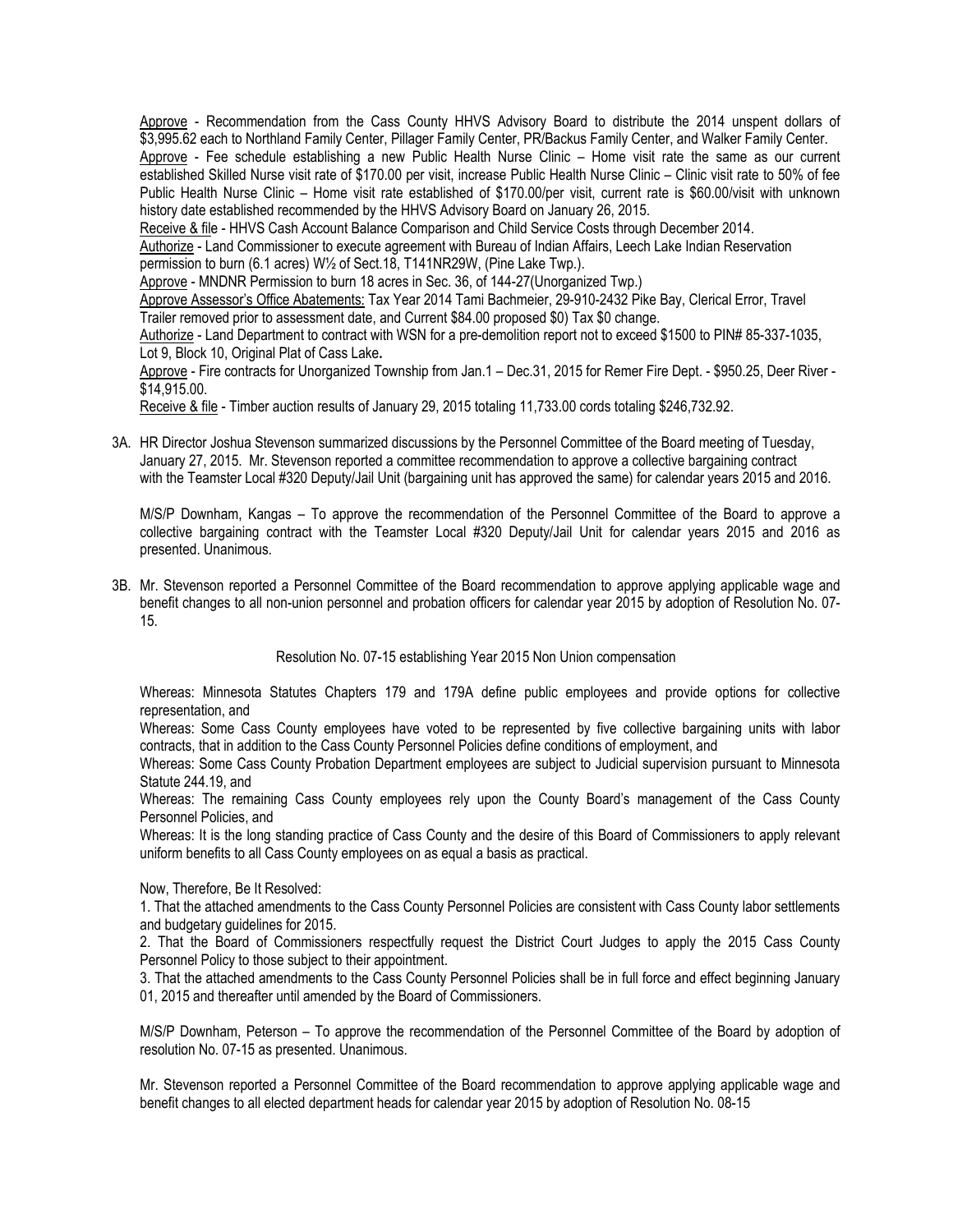Resolution No. 08-15 establishing Year 2015 elected Department Head compensation

Whereas: Minnesota Statute 386.015 provides in part for the establishment of the annual compensation of the County Recorder, and

Whereas: Minnesota Statute 387.20 provides in part for the establishment of the annual compensation of the County Sheriff, and

Whereas: Minnesota Statute 388.18 provides in part for the establishment of the annual compensation of the County Attorney, and

Whereas: The following salaries are consistent with Cass County labor settlements, non-union adjustments, and budgetary guidelines for 2015.

Now, Therefore, Be It Resolved:

1. That the year 2015 salaries for the individuals indicated are hereby established as follows:

| 07/01/15 |
|----------|
|          |
| 50       |
| 10       |
| 9,599    |
| 115,211  |
|          |
| 45       |
| 10       |
| 8,281    |
| 99,382   |
|          |
| 34       |
| 10       |
| 5,983    |
| 71,781   |
|          |

2. That these elected officials are additionally eligible for an annual longevity payment in accordance with the current Cass County Personnel Policy Rules.

3. That this resolution shall be in full force and effect January 01, 2015 through December 31, 2015.

M/S/P Kangas, Gaalswyk – To approve the recommendation of the Personnel Committee of the Board by adoption of resolution No. 08 -15 as presented. Unanimous.

3C. Mr. Stevenson reported a Personnel Committee of the Board recommendation to approve applying applicable wage and benefit changes to County Commissioners for calendar year 2015 by adoption of Resolution No. 09–15.

Resolution 09-15 establishing Year 2015 compensation for County Commissioners

Whereas: County Commissioners may receive per diem payment and reimbursement for necessary expenses in performing the duties of the office as set forth by this resolution of the County Board pursuant to legal authority of Minnesota Statutes 375.055-375.065, and 471.665, and

Whereas: Cass County Board Resolution No. 29-94 (Amended), dated June 7, 1994 recognizes the Attorney General opinion regarding the interpretation and intent of laws governing County Commissioner compensation per diem allowance, and

Whereas: The following compensation is consistent with Cass County labor settlements, non-union adjustments, budgetary guidelines for 2015, and applicable State statutes.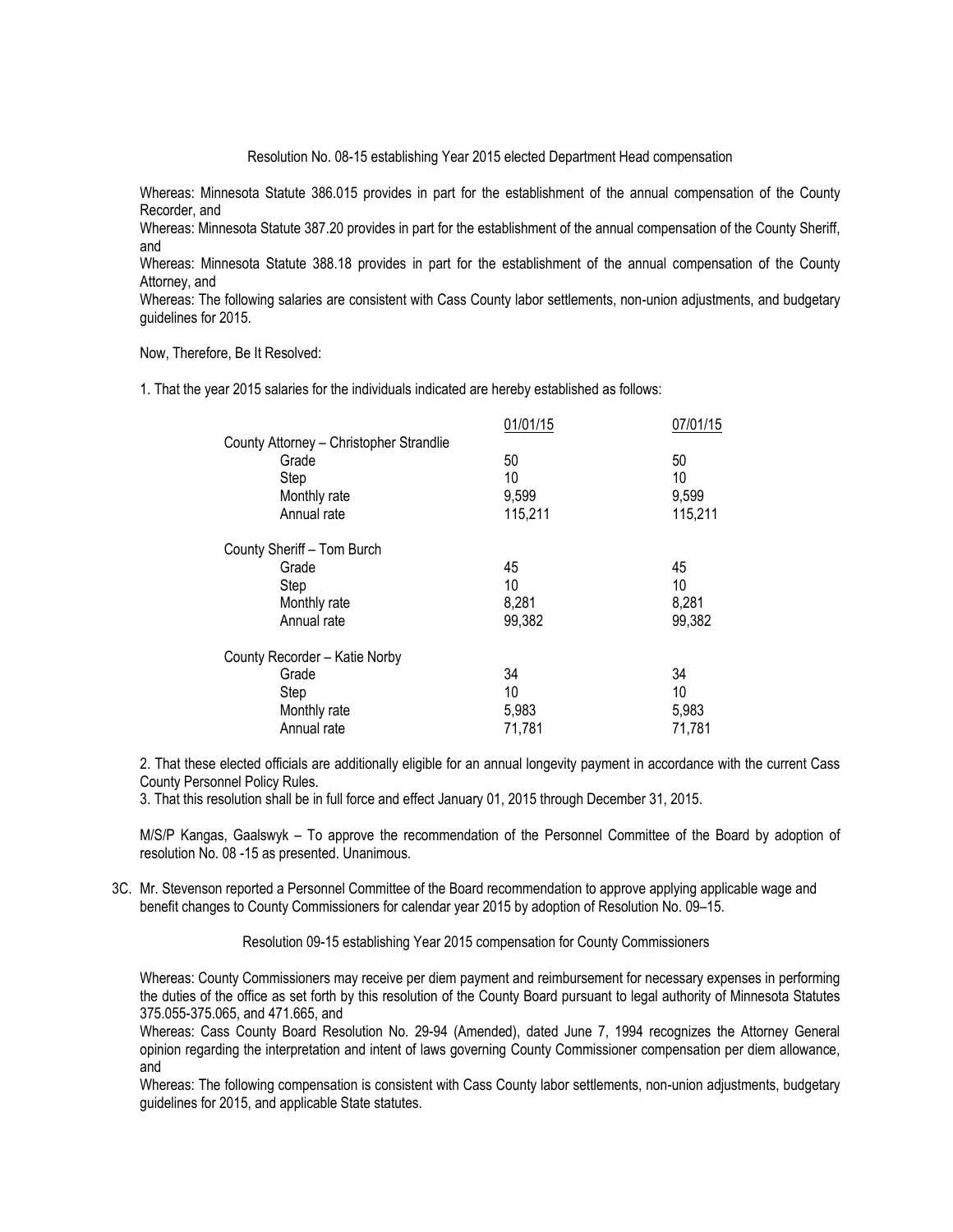Now, Therefore, Be it Resolved:

1. That the year 2015 Cass County rate of per diem payment shall be \$75.00 per day for attendance at one or more of the following:

a. County board meetings (except the first regular monthly board meeting, board of auditors, board of equalization, or canvassing board)

b. For service by individual County Commissioners on any board, committee or commission of county government including committees of the board pursuant to the official list of committee and board assignments adopted in January of each year

c. While acting on any committee or attending a meeting under the direction of the board

d. For the performance of services by individual County Commissioners when required by law.

2. That In lieu of County provided per diems nothing herein shall be construed to prohibit the receipt of per diem payments by Commissioners that might serve on other bodies of government for which additional compensation is separately authorized by statute in the performance of duties for a statutorily separate body with independent authority to compensate its members.

3. That the year 2015 annual salary shall be \$24,246.99.

4. That this resolution shall be in full force and effect January 01, 2015 through December 31, 2015.

M/S/P Downham, Peterson – To approve the recommendation of the Personnel Committee of the Board by adoption of resolution No. 09 -15 as presented. Unanimous.

- 4A. Lt. Joel Norenberg discussed the jail average daily population for 2014, with 22 inmates being housed in Cass County, 49 inmates housed outside Cass County resulting in an average daily population of 71. Lt. Norenberg indicated that he expects that the inmate population will continue an upward trend and female inmate placements in the region are becoming more difficult. No action necessary.
- 4B. CFO Larry Wolfe discussed the 2014 MN DOC jail daily cost calculation certification by Counties to the Minnesota Department of Corrections. Mr. Wolfe reported that using the State reporting format in 2014: Cass County Jail cost was \$189.98 per inmate per day (not including outside boarding), Crow Wing Jail cost was \$93.61 per inmate per day (including Cass boarding volume), and Cass County Jail cost was \$89.60 per inmate per day (including outside boarding cost). Mr. Wolfe added that it continues to be more cost effective to house jail inmates at other facilities at this time. No action necessary.
- 4C. Sentence-to-Serve Crew Leader Chad Emery presented the 2014 STS report. Deputy Emery reported that a total of 230 days inmates worked 8,024 hours and at the State determined value of \$8.00 per hour totaled \$64,192.00. Mr. Emery reported that there were 103 offenders who utilized the program, 102 completed the program, \$13,321.00 of fines were worked off, and 323 jail days worked off.

Central Services Director Tim Richardson and HHVS Director Reno Wells complimented the Sheriff's Office on the sentence-to-serve crew on their help throughout the carpeting/construction/demolition projects throughout the county. The Board thanked Mr. Emery for his leadership of STS program. No action necessary.

- 5A. Director of Public Health Nursing Jamie Richter discussed the Quality Improvement Annual Report of 2014. Which is an ongoing effort to improve the efficiency, effectiveness, quality of services, processes, capacities and performance outcomes. Ms. Richter discussed the current projects that include using a scanner to scan the customer's insurance cards which accounting doesn't have to review the flu forms for accuracy and eligibility which resulted in faster claiming and receipting; the M-Drive is a shared computer that makes common documents easier to locate; and customer satisfaction. Ms. Richter discussed the new projects in 2015 will include Health Alert Network, Home and Community Based Services Quality Improvement Project, Physician Satisfaction Survey and Face to Face Documentation. No action necessary.
- 5B. HHVS County Team Leader Jeri Seegmiller, and Community Health Specialist Emily Senta presented health improvement strategy called the Minnesota Food Charter, a tool to create healthy prosperous communities and offers way to ensure that nourishing food is accessible today and for future generations. It also focuses on changing policies and systems, so the healthy choice is the easy choice for everyone. Ms. Senta added that the Minnesota Food Charter promotes healthy food choices through local community education, and local food shelves. No action necessary.